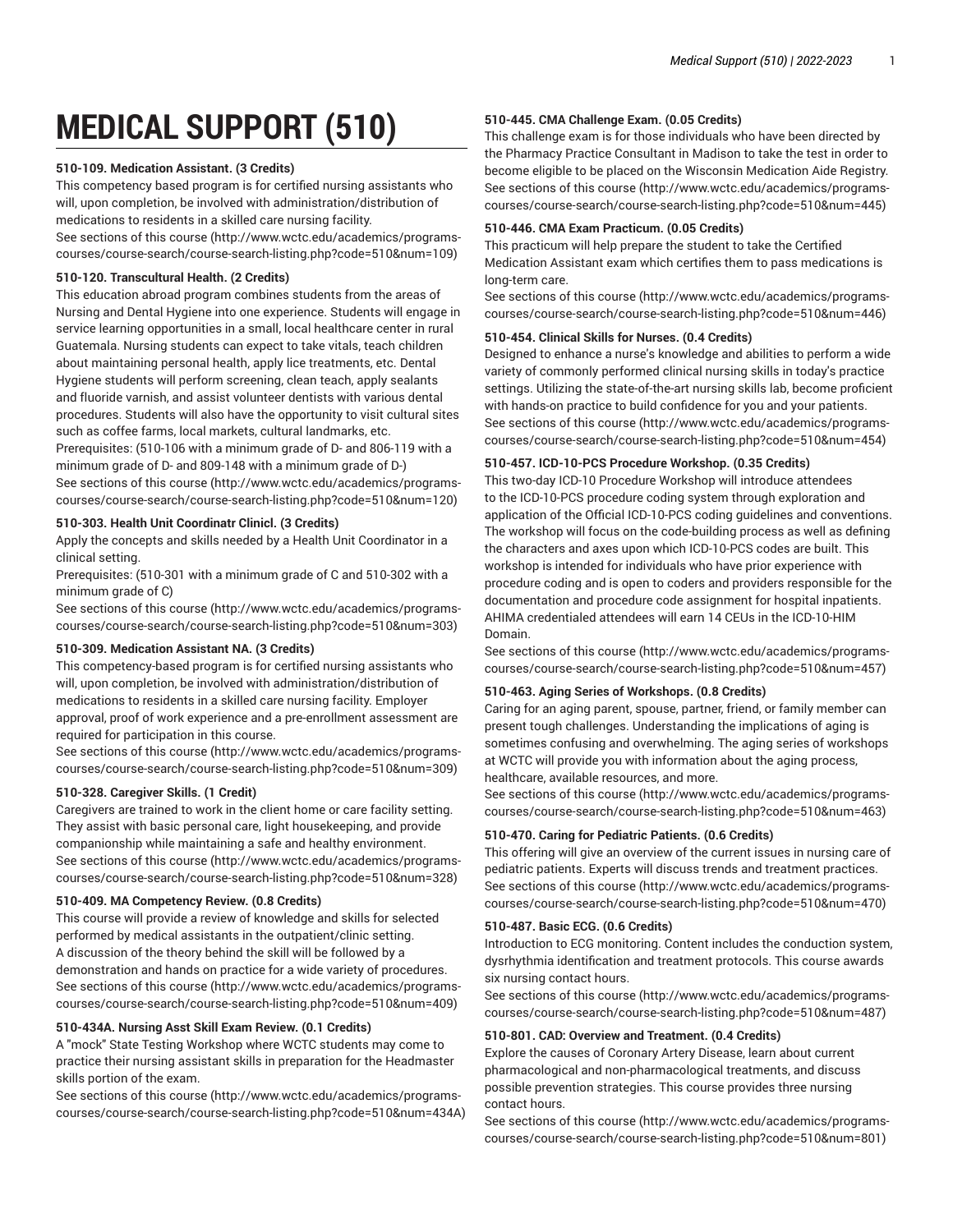# **510-802. Phlebotomy for HC Prof. (0.5 Credits)**

Designed for healthcare professionals seeking basic phlebotomy skills. Use manikin arms to gain hands-on practice with venipuncture. Get an overview of safety and basic venous anatomy, and review equipment, procedures and processing of blood samples. Please wear durable, closed-toe shoes. This course provides a certificate of participation, not a phlebotomy certification.

[See sections of this course](http://www.wctc.edu/academics/programs-courses/course-search/course-search-listing.php?code=510&num=802) ([http://www.wctc.edu/academics/programs](http://www.wctc.edu/academics/programs-courses/course-search/course-search-listing.php?code=510&num=802)[courses/course-search/course-search-listing.php?code=510&num=802](http://www.wctc.edu/academics/programs-courses/course-search/course-search-listing.php?code=510&num=802))

## **510-803. Keys to Dysrythmia Management. (0.4 Credits)**

Focus on various cardiac dysrhythmias, including those that are the most concerning and require intervention. Learn to identify myocardial injury and heart ischemia. Explore systematic assessment of the patient with dysrhythmias. This course is intended for practicing nurses with some knowledge of cardiac monitoring. This course provides three nursing contact hours.

[See sections of this course](http://www.wctc.edu/academics/programs-courses/course-search/course-search-listing.php?code=510&num=803) ([http://www.wctc.edu/academics/programs](http://www.wctc.edu/academics/programs-courses/course-search/course-search-listing.php?code=510&num=803)[courses/course-search/course-search-listing.php?code=510&num=803](http://www.wctc.edu/academics/programs-courses/course-search/course-search-listing.php?code=510&num=803))

## **510-804. Reintegration to Civilian Life. (0.3 Credits)**

Discuss transition stress and warrior-civilian dynamics. Learn about the changes that occur when a service member comes home and tries to reintegrate into home, job, school and community. Explore options and approaches for healthcare professionals, protective service professionals, families, caregivers, employers and community members.

[See sections of this course](http://www.wctc.edu/academics/programs-courses/course-search/course-search-listing.php?code=510&num=804) ([http://www.wctc.edu/academics/programs](http://www.wctc.edu/academics/programs-courses/course-search/course-search-listing.php?code=510&num=804)[courses/course-search/course-search-listing.php?code=510&num=804](http://www.wctc.edu/academics/programs-courses/course-search/course-search-listing.php?code=510&num=804))

# **510-805. Nutrition Update For Nurses. (0.3 Credits)**

Explore current, evidence-based nutrition content for both healthy patients and those with alterations in their health. Learn how to impact your patient's overall health status with this science-based nutritional approach. Learn how to motivate your patient to make behavior changes and apply this new knowledge. This course provides two nursing contact hours.

[See sections of this course](http://www.wctc.edu/academics/programs-courses/course-search/course-search-listing.php?code=510&num=805) ([http://www.wctc.edu/academics/programs](http://www.wctc.edu/academics/programs-courses/course-search/course-search-listing.php?code=510&num=805)[courses/course-search/course-search-listing.php?code=510&num=805](http://www.wctc.edu/academics/programs-courses/course-search/course-search-listing.php?code=510&num=805))

# **510-806. Central Lines/Infusion Therapy. (0.7 Credits)**

Gain skills in identifying and managing various central venous access devices (CVADs) according to best practices. Learn about common adverse reactions, CVAD dressing changes, blood withdrawal for laboratory testing and placement of Huber needles for implanted ports. Review techniques for IV push medications. Get hands-on practice with current infusion therapy equipment. This all-day class provides six and a half nursing contact hours.

[See sections of this course](http://www.wctc.edu/academics/programs-courses/course-search/course-search-listing.php?code=510&num=806) ([http://www.wctc.edu/academics/programs](http://www.wctc.edu/academics/programs-courses/course-search/course-search-listing.php?code=510&num=806)[courses/course-search/course-search-listing.php?code=510&num=806](http://www.wctc.edu/academics/programs-courses/course-search/course-search-listing.php?code=510&num=806))

#### **510-807. Peripheral IV Insertion. (0.4 Credits)**

Gain hands-on practice and learn the latest in infusion practices related to PIV insertion and basic fluid administration. This course provides three and a half nursing contact hours.

[See sections of this course](http://www.wctc.edu/academics/programs-courses/course-search/course-search-listing.php?code=510&num=807) ([http://www.wctc.edu/academics/programs](http://www.wctc.edu/academics/programs-courses/course-search/course-search-listing.php?code=510&num=807)[courses/course-search/course-search-listing.php?code=510&num=807](http://www.wctc.edu/academics/programs-courses/course-search/course-search-listing.php?code=510&num=807))

## **510-808. Sepsis. (0.4 Credits)**

Sepsis is a potentially life-threatening complication of an infection. Learn about the pathophysiology of sepsis, and discover the crucial changes of condition and assessment findings nurses need to understand. Explore appropriate interventions for patients with sepsis. This course provides three and a half nursing contact hours.

[See sections of this course](http://www.wctc.edu/academics/programs-courses/course-search/course-search-listing.php?code=510&num=808) ([http://www.wctc.edu/academics/programs](http://www.wctc.edu/academics/programs-courses/course-search/course-search-listing.php?code=510&num=808)[courses/course-search/course-search-listing.php?code=510&num=808](http://www.wctc.edu/academics/programs-courses/course-search/course-search-listing.php?code=510&num=808))

## **510-809. Shock. (0.4 Credits)**

Shock is a potentially life-threatening condition resulting in inadequate perfusion of the circulatory system. Learn about the pathophysiology of shock, and discover what crucial changes of condition and assessment findings nurses need to be aware of in order to intervene. This course provides three and a half nursing contact hours.

[See sections of this course \(http://www.wctc.edu/academics/programs](http://www.wctc.edu/academics/programs-courses/course-search/course-search-listing.php?code=510&num=809)[courses/course-search/course-search-listing.php?code=510&num=809\)](http://www.wctc.edu/academics/programs-courses/course-search/course-search-listing.php?code=510&num=809)

## **510-810. Understanding Chem Dependency. (0.3 Credits)**

Gain an introduction to the dynamics surrounding chemical dependency. Learn to recognize signs, and gain an understanding of underlying concerns and effects on healthcare relationships and patient health. Explore intervention options, including evaluating patient progress using the five stages of change. This course provides two and a half nursing contact hours.

[See sections of this course \(http://www.wctc.edu/academics/programs](http://www.wctc.edu/academics/programs-courses/course-search/course-search-listing.php?code=510&num=810)[courses/course-search/course-search-listing.php?code=510&num=810\)](http://www.wctc.edu/academics/programs-courses/course-search/course-search-listing.php?code=510&num=810)

## **510-811. Hospice 101. (0.3 Credits)**

Explore the hospice philosophy, guidelines and available resources. Discuss the palliative care journey for providers, families and patients. This course provides two and a half nursing contact hours. [See sections of this course \(http://www.wctc.edu/academics/programs](http://www.wctc.edu/academics/programs-courses/course-search/course-search-listing.php?code=510&num=811)[courses/course-search/course-search-listing.php?code=510&num=811\)](http://www.wctc.edu/academics/programs-courses/course-search/course-search-listing.php?code=510&num=811)

# **510-812. Mental Health for HC Prof. (0.3 Credits)**

Explore PTSD, depression and other mental health issues that affect care across the continuum of health. Discuss methods to facilitate improved medical care through understanding and caring for the whole person. This course provides two and a half nursing contact hours. [See sections of this course \(http://www.wctc.edu/academics/programs-](http://www.wctc.edu/academics/programs-courses/course-search/course-search-listing.php?code=510&num=812)

[courses/course-search/course-search-listing.php?code=510&num=812\)](http://www.wctc.edu/academics/programs-courses/course-search/course-search-listing.php?code=510&num=812)

# **510-813. Nursing Leadership. (0.3 Credits)**

Gain the skills needed to become a transformational nursing leader and a member of a highly functional, cohesive executive team. Explore critical leadership traits and strategies to improve your communication and nursing leadership skills. This course provides two and a half nursing contact hours.

[See sections of this course \(http://www.wctc.edu/academics/programs](http://www.wctc.edu/academics/programs-courses/course-search/course-search-listing.php?code=510&num=813)[courses/course-search/course-search-listing.php?code=510&num=813\)](http://www.wctc.edu/academics/programs-courses/course-search/course-search-listing.php?code=510&num=813)

## **510-814. Understanding Covid-19. (0.2 Credits)**

It can be challenging to sift through the mass amount of communications surrounding COVID-19. Learn what COVID-19 is, how to identify symptoms, when and where to get tested, and what you can do to stay healthy and prevent the spread of infection. This course is conducted via Zoom and will award a WCTC certificate of participation.

[See sections of this course \(http://www.wctc.edu/academics/programs](http://www.wctc.edu/academics/programs-courses/course-search/course-search-listing.php?code=510&num=814)[courses/course-search/course-search-listing.php?code=510&num=814\)](http://www.wctc.edu/academics/programs-courses/course-search/course-search-listing.php?code=510&num=814)

#### **510-815. Stress, Covid, Now What?. (0.3 Credits)**

Recognize ways that the COVID-19 pandemic has influenced stress and burnout in healthcare. Learn ways to heal and formulate a personal plan to move forward. This session provides two nursing contact hours. [See sections of this course \(http://www.wctc.edu/academics/programs](http://www.wctc.edu/academics/programs-courses/course-search/course-search-listing.php?code=510&num=815)[courses/course-search/course-search-listing.php?code=510&num=815\)](http://www.wctc.edu/academics/programs-courses/course-search/course-search-listing.php?code=510&num=815)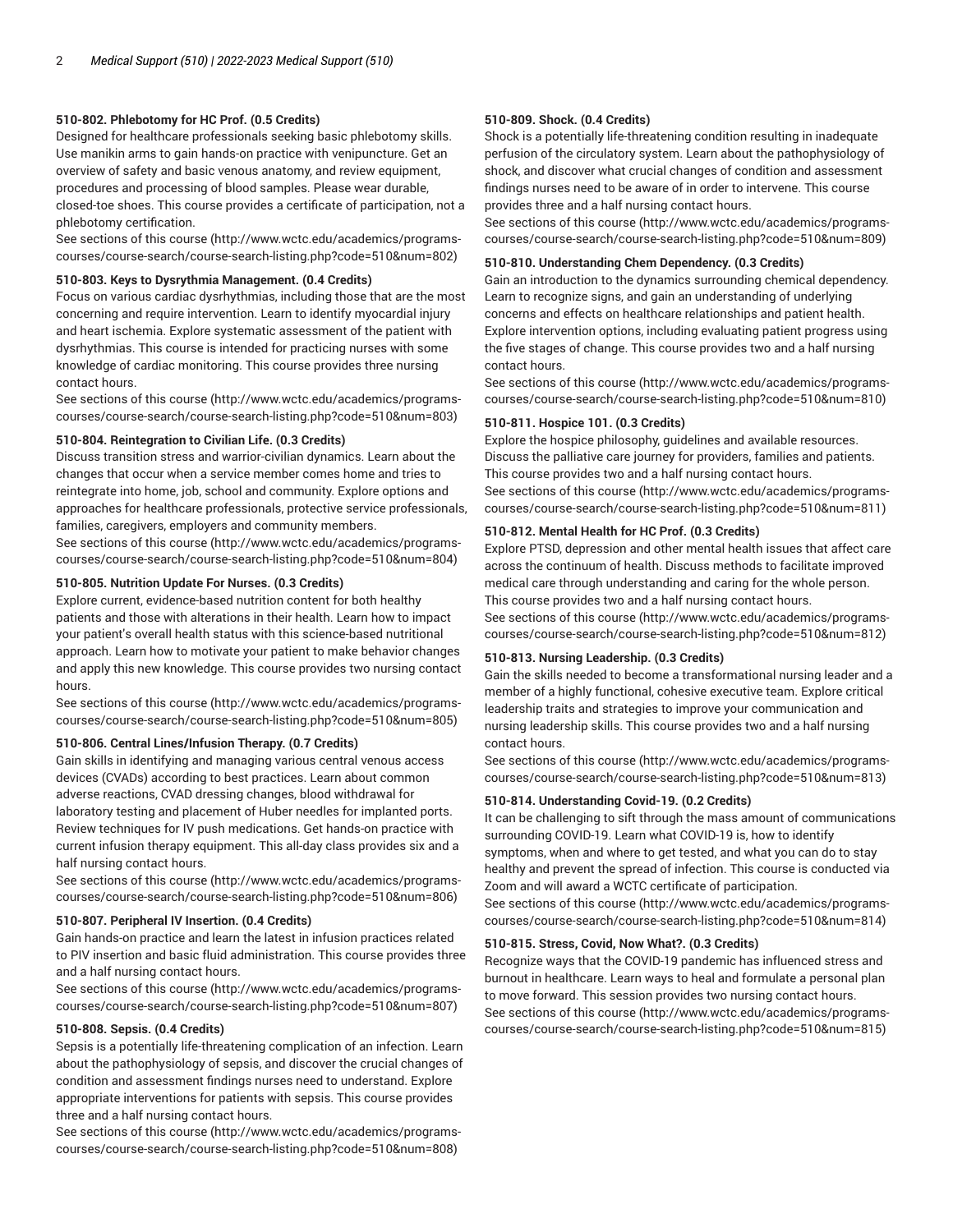## **510-816. Diseases and Drugs: Heart. (0.4 Credits)**

Close the loop with your understanding of the cardiac system and the treatment of cardiac diseases. Review basic pathophysiology along with the common cardiac diseases such as myocardial infarction, angina and heart failure. Explore medication management, including vasodilators and antihypertensives, along with current guidelines. This class is designed for certified medication aides and other healthcare professionals seeking a basic review of cardiac diseases and medications.

[See sections of this course](http://www.wctc.edu/academics/programs-courses/course-search/course-search-listing.php?code=510&num=816) ([http://www.wctc.edu/academics/programs](http://www.wctc.edu/academics/programs-courses/course-search/course-search-listing.php?code=510&num=816)[courses/course-search/course-search-listing.php?code=510&num=816](http://www.wctc.edu/academics/programs-courses/course-search/course-search-listing.php?code=510&num=816))

## **510-817. Diseases and Drugs: Kidneys. (0.4 Credits)**

Close the loop with your understanding of the renal system. Review and refresh your knowledge of basic pathophysiology, along with common renal and urinary diseases such as kidney stones, UTIs and renal failure. Pharmacological interventions will also be discussed. This course is designed for medication assistants and other healthcare professionals or students who want a basic review of diseases and treatments related to the renal system.

[See sections of this course](http://www.wctc.edu/academics/programs-courses/course-search/course-search-listing.php?code=510&num=817) ([http://www.wctc.edu/academics/programs](http://www.wctc.edu/academics/programs-courses/course-search/course-search-listing.php?code=510&num=817)[courses/course-search/course-search-listing.php?code=510&num=817](http://www.wctc.edu/academics/programs-courses/course-search/course-search-listing.php?code=510&num=817))

## **510-818. Diseases and Drugs: GI. (0.4 Credits)**

Close the loop with your understanding of the gastrointestinal system and the treatment of GI diseases. Review basic pathophysiology along with common digestive diseases such as reflux, GERD and Crohn's disease. This class is designed for certified medication aides and other healthcare professionals seeking a basic review of gastrointestinal diseases and medications.

[See sections of this course](http://www.wctc.edu/academics/programs-courses/course-search/course-search-listing.php?code=510&num=818) ([http://www.wctc.edu/academics/programs](http://www.wctc.edu/academics/programs-courses/course-search/course-search-listing.php?code=510&num=818)[courses/course-search/course-search-listing.php?code=510&num=818](http://www.wctc.edu/academics/programs-courses/course-search/course-search-listing.php?code=510&num=818))

## **510-819. Diseases and Drugs: Lungs. (0.4 Credits)**

Close the loop with your understanding of the respiratory system and treatment of respiratory diseases. Review basic pathophysiology along with common respiratory diseases such as asthma, pneumonia and emphysema. Review medication management, including rescue and control inhalers, and current guidelines. This class is designed for certified medication aides and other healthcare professionals seeking a basic review of respiratory diseases and medications.

[See sections of this course](http://www.wctc.edu/academics/programs-courses/course-search/course-search-listing.php?code=510&num=819) ([http://www.wctc.edu/academics/programs](http://www.wctc.edu/academics/programs-courses/course-search/course-search-listing.php?code=510&num=819)[courses/course-search/course-search-listing.php?code=510&num=819](http://www.wctc.edu/academics/programs-courses/course-search/course-search-listing.php?code=510&num=819))

## **510-820. The Aging Process. (0.2 Credits)**

Aging causes physical, psychological and behavioral changes. Some agerelated changes result in a decline in function and affect daily life. Learn about the aging process and how to deal with changes in health and wellbeing.

[See sections of this course](http://www.wctc.edu/academics/programs-courses/course-search/course-search-listing.php?code=510&num=820) ([http://www.wctc.edu/academics/programs](http://www.wctc.edu/academics/programs-courses/course-search/course-search-listing.php?code=510&num=820)[courses/course-search/course-search-listing.php?code=510&num=820](http://www.wctc.edu/academics/programs-courses/course-search/course-search-listing.php?code=510&num=820))

## **510-821. Crucial Conversations/Advocacy. (0.2 Credits)**

Talking to your senior about aging-related life changes can be uncomfortable. These crucial conversations are necessary, but not always easy. Learn how to communicate respectfully with aging adults and explore the questions you should be asking as a healthcare advocate. Become an effective advocate with tips for empowering yourself and speaking up for your senior.

[See sections of this course](http://www.wctc.edu/academics/programs-courses/course-search/course-search-listing.php?code=510&num=821) ([http://www.wctc.edu/academics/programs](http://www.wctc.edu/academics/programs-courses/course-search/course-search-listing.php?code=510&num=821)[courses/course-search/course-search-listing.php?code=510&num=821](http://www.wctc.edu/academics/programs-courses/course-search/course-search-listing.php?code=510&num=821))

## **510-822. Senior Resources and Support. (0.2 Credits)**

Learn how to assess your senior's needs and determine the appropriate resources to meet them. Explore community resources including senior centers, adult day care, in-home assistance, meal services, transportation and support services.

[See sections of this course \(http://www.wctc.edu/academics/programs](http://www.wctc.edu/academics/programs-courses/course-search/course-search-listing.php?code=510&num=822)[courses/course-search/course-search-listing.php?code=510&num=822\)](http://www.wctc.edu/academics/programs-courses/course-search/course-search-listing.php?code=510&num=822)

## **510-823. Care for the Caregiver. (0.2 Credits)**

Caring for someone can be stressful and demanding. Learn how to prevent caregiver burnout with techniques to balance caregiver responsibilities, daily life and self-care.

[See sections of this course \(http://www.wctc.edu/academics/programs](http://www.wctc.edu/academics/programs-courses/course-search/course-search-listing.php?code=510&num=823)[courses/course-search/course-search-listing.php?code=510&num=823\)](http://www.wctc.edu/academics/programs-courses/course-search/course-search-listing.php?code=510&num=823)

## **510-824. CPT Annual Updates. (0.4 Credits)**

In this half-day workshop, learn about the updates and guideline changes of the CPT code set, and apply concepts through hands-on coding scenarios. This workshop is intended for those with prior experience with CPT procedure coding; it is open to coders and providers responsible for the documentation and code assignment across the continuum of care. Updated CPT code books or electronic access to code files are needed for the hands-on activities.

[See sections of this course \(http://www.wctc.edu/academics/programs](http://www.wctc.edu/academics/programs-courses/course-search/course-search-listing.php?code=510&num=824)[courses/course-search/course-search-listing.php?code=510&num=824\)](http://www.wctc.edu/academics/programs-courses/course-search/course-search-listing.php?code=510&num=824)

## **510-825. ICD-10-CM/PCS Annual Updates. (0.4 Credits)**

In this half-day workshop, learn about the updates and guideline changes of the ICD-10-CM/PCS code set, and apply concepts through handson coding scenarios. This workshop is intended for those with prior experience with ICD-10-CM/PCS procedure coding; it is open to coders and providers responsible for the documentation and code assignment across the continuum of care. Updated ICD-10-CM/PCS code books or electronic access to code files are needed for the hands-on activities. [See sections of this course \(http://www.wctc.edu/academics/programs](http://www.wctc.edu/academics/programs-courses/course-search/course-search-listing.php?code=510&num=825)[courses/course-search/course-search-listing.php?code=510&num=825\)](http://www.wctc.edu/academics/programs-courses/course-search/course-search-listing.php?code=510&num=825)

## **510-826. Updates in Respiratory Meds. (0.3 Credits)**

Designed for nurse prescribers and other healthcare professionals, participate in a review of respiratory conditions and considerations regarding treatment and current prescribing guidelines. This course provides three nursing contact hours.

[See sections of this course \(http://www.wctc.edu/academics/programs](http://www.wctc.edu/academics/programs-courses/course-search/course-search-listing.php?code=510&num=826)[courses/course-search/course-search-listing.php?code=510&num=826\)](http://www.wctc.edu/academics/programs-courses/course-search/course-search-listing.php?code=510&num=826)

#### **510-827. Anticoagulant Medications. (0.3 Credits)**

Discover the latest updates in anticoagulation therapies. Emphasis will be on management, safe-prescribing practices and prescribing methodologies within current anticoagulant therapy guidelines. This class is intended for advanced practice nurses and practicing nurses, and will focus on pharmacotherapeutics for nurses with prescriptive authority. The course provides three nursing contact hours.

[See sections of this course \(http://www.wctc.edu/academics/programs](http://www.wctc.edu/academics/programs-courses/course-search/course-search-listing.php?code=510&num=827)[courses/course-search/course-search-listing.php?code=510&num=827\)](http://www.wctc.edu/academics/programs-courses/course-search/course-search-listing.php?code=510&num=827)

#### **510-828. Pharm Update: Pain Management. (0.3 Credits)**

Review the latest pharmacological updates for the management of acute and chronic pain. Emphasis will be on the management, safeprescribing practices and prescribing methodologies using the most current guidelines. This update is designed for advanced practice nurses and practicing nurses, with a focus on pharmacotherapeutics. The course provides three nursing contact hours.

[See sections of this course \(http://www.wctc.edu/academics/programs](http://www.wctc.edu/academics/programs-courses/course-search/course-search-listing.php?code=510&num=828)[courses/course-search/course-search-listing.php?code=510&num=828\)](http://www.wctc.edu/academics/programs-courses/course-search/course-search-listing.php?code=510&num=828)